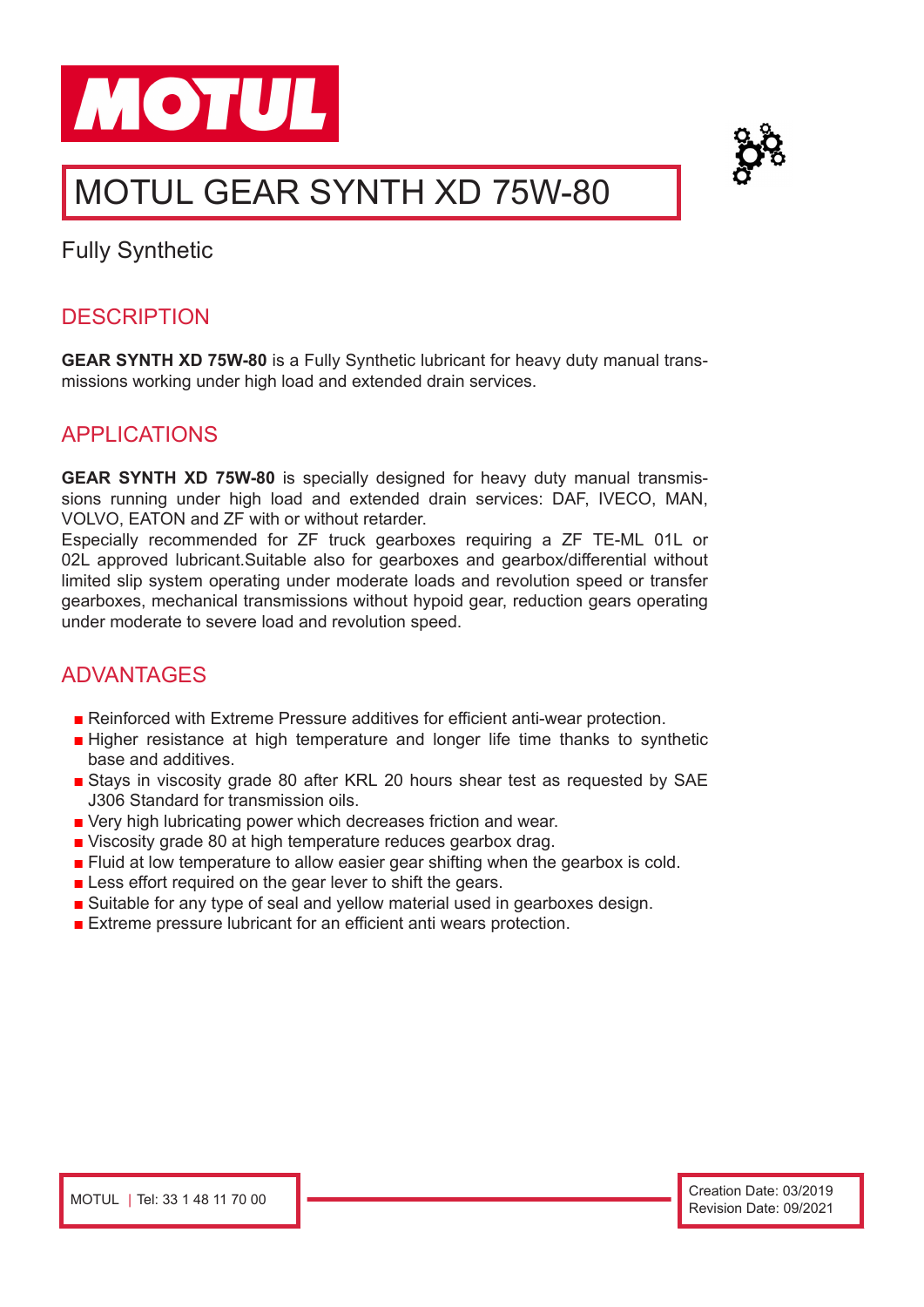

# TECHNICAL CHARACTERISTICS



| <b>CHARACTERISTICS</b>                          | <b>METHOD</b>     | <b>GEAR SYNTH XD 75W80</b> |
|-------------------------------------------------|-------------------|----------------------------|
| Viscosity grade                                 | <b>SAE J 300</b>  | 75W-80                     |
| Density at 20°C (68°F)                          | ASTM D1298        | 0.856                      |
| Viscosity at $40^{\circ}$ C (104 $^{\circ}$ F)  | <b>ASTM D445</b>  | 58.9 mm <sup>2</sup> /s    |
| Viscosity at $100^{\circ}$ C (212 $^{\circ}$ F) | <b>ASTM D445</b>  | $9.7 \text{ mm}^2$ /s      |
| <b>Viscosity Index</b>                          | <b>ASTM D2270</b> | 149.0                      |
| Pour point                                      | <b>ASTM D97</b>   | -42.0 °C / -44.0 °F        |
| Flash point                                     | <b>ASTM D92</b>   | 230.0 °C / 446.0 °F        |

# STANDARDS / APPROVALS / PERFORMANCE LEVEL

### **GEAR SYNTH XD 75W80** meets the following standards:

 $\blacksquare$  API - GL-4

#### **GEAR SYNTH XD 75W80** received approvals from:

- ZF TE-ML 01L under N° ZF001987
- ZF TE-ML 02L
- $ZF TE-ML 16K$

**GEAR SYNTH XD 75W80** meets or exceeds the most common specifications and OEM requirements:

- $\blacksquare$  DAF -
- EATON Manual Transmission
- IVECO 18-1807 MGS1
- MAN 341 Type E3
- MAN 341 Type Z4 (ex-MAN 341 SL+)
- RENAULT TRUCKS RENAULT
- VOLVO Transmission oil 97305

### RECOMMENDATIONS

Oil drains: refer to manufacturers' recommendations and adjust according to your own use.